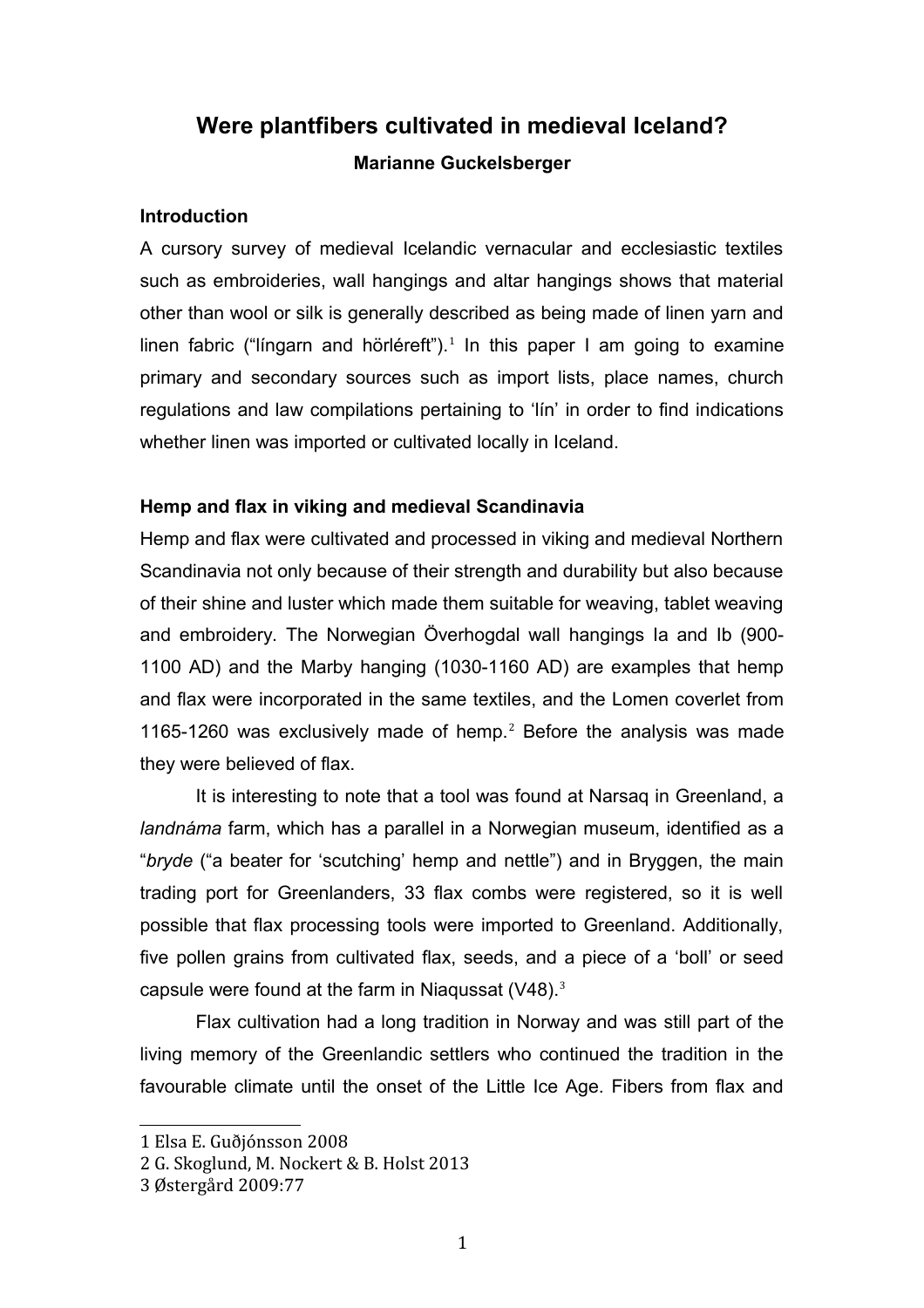hemp were spun into sewing threads<sup>[4](#page-1-0)</sup> and eleven linen textile fragments have been excavated in Norse farms in Greenland so far.<sup>[5](#page-1-1)</sup>

Textile fragments, tools and seeds allow the conclusion that flax production was part of the domestic economy in Norse Greenland but not in Iceland, where there is little or no evidence for domestic production. From the earliest phases after the settlement, linen fabrics appear as imported goods rather than produced locally.

As an interesting side note, another Norwegian tradition that continued in Greenland but was not, to my knowledge, practiced in Iceland, is purple dyeing with lichen such as Evernia, Ochrolechia, Parmelia and Umbilicaria.<sup>[6](#page-1-2)</sup>

#### **Flax and hemp in sources**

That hemp and flax were cultivated in Norway and Sweden during the Middle Ages can be seen in documents and legal texts. In *The King's Mirror*, a royal educational text from 1250 in form of a dialogue between father and son, linen and hemp are mentioned as materials for a shirt when meeting the king but it should be shorter than the coat and not be seen. Linen was also important for the fabrication of battle armour such as gambisons and shabracks.<sup>[7](#page-1-3)</sup> An order of the church in Norway from the year 1277 says that the tithe to be paid to the preachers should consist of rye, wheat, hemp, flax, turnips and peas, and a Swedish law from 1295 also includes hemp and flax in the tithe. $8$  Sources in Iceland on the other hand do not mention local cultivation of hemp, linen or nettle for textile production.

*Grágás* is an Icelandic collection of laws written sometime during the Icelandic Commonwealth period 930-1262/64. The laws extended to all aspects of life and death. Linen is mentioned in connection with burials (the deceased should be shrouded in linen or vaðmál)<sup>[9](#page-1-5)</sup>, church tithe (a part of it

<span id="page-1-0"></span><sup>4</sup> Østergård 2009:103

<span id="page-1-1"></span><sup>5</sup> Østergård 2009:78

<span id="page-1-2"></span><sup>6</sup> Walton Rogers, 1993:56-58

<span id="page-1-3"></span><sup>7</sup> Konungs Skuggsjá p. 90.

<span id="page-1-4"></span><sup>8</sup> Schübeler, F.C. 1862:220

<span id="page-1-5"></span><sup>9 &</sup>quot;Að færa lík til kirkju. Taka skal af fé því er hinn andaði átti, léreft eða vaðmál að búa um lík." Grágás Kristinna laga þáttur 6.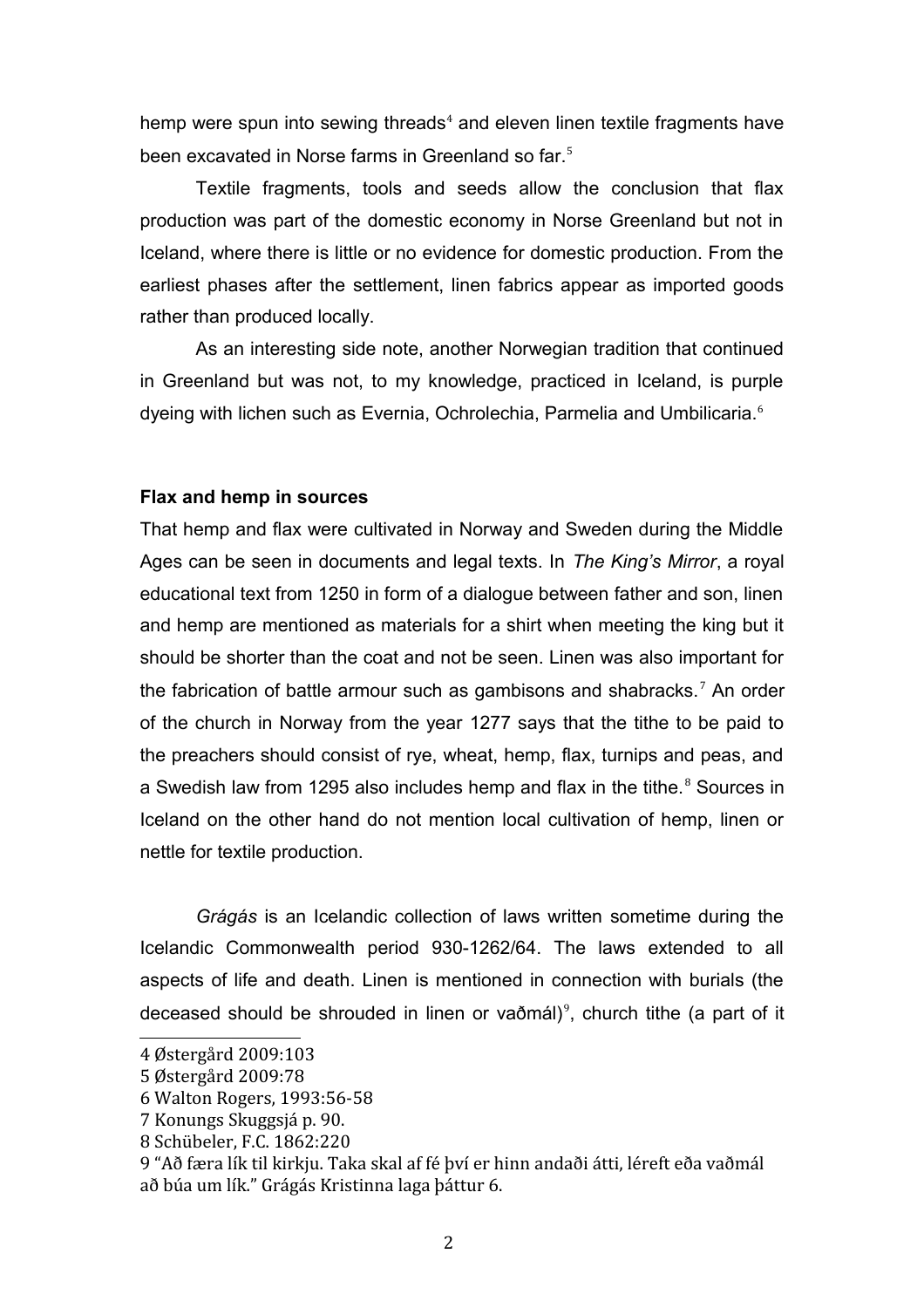should be paid in wax, wine, incense, tar or new linen appropriate for church furnishings, which can be bought for vaðmál in the district) $10$ , wills (inheritance shall be paid in silver, new linen, wax, woven woolen fabric or livestock) $^{11}$  $^{11}$  $^{11}$ , ship imports (grain, linen, timber, wax and  $\tan 12$  $\tan 12$ , punishment for wrong measurements of linen and vaðmál<sup>[13](#page-2-3)</sup>, valid measurements of linen and vaðmál with a measuring stick two ells long<sup>[14](#page-2-4)</sup>, prices ("Wide linen, three ells, for two aura. English linen two ells wide, two ells for one eyri.)<sup>[15](#page-2-5)</sup>

*Jónsbók* is a compilation of laws from 1281, after Iceland came under Norwegian rule. Like Grágás, Jónsbók contains passages where linen *léreft* is mentioned. The positioning of linen and other 'austrænn varningur' (goods imported from Norway)<sup>[16](#page-2-6)</sup> amongst items like wax, liturgical vestments, vað mál and metal pots indicates that linen was imported foremost for the clergy and the higher echelons of society.

The prices for fine cloth, vaðmál, cat skins, lamb skins, textiles, iron objects and other items were assessed by six appointed men.<sup>[17](#page-2-7)</sup> Since English linen (*enskt léreft*) is mentioned both in Grágás and in Jónsbok, and since these law compilations span several hundred years it can be assumed that linen was a standard import good. Which of course does not exclude the

<span id="page-2-0"></span><sup>10</sup> "En þann fjórðung tíundar er til kirkjuþurfta skal leggja, þann skal greiða í vaxi eða í víni eða í reykelsi eða í tjöru eða í léreftum nýjum, þeim er hæft sé til kirkjubúnaðar, svo sem getur að kaupa með vaðmálum í því héraði." Grágás Kristinna laga þáttur 47.

<span id="page-2-1"></span><sup>11</sup> "Það fé skal gjalda hér út í brenndu silfri eða í léreftum nýjum eða vaxi eða vöru íslenskri eða í búfé." Grágás Erfðaþáttur 15.

<span id="page-2-2"></span><sup>12</sup> "Þeir skulu leggja lag á mjöl og á léreft og við og vax og tjöru." Grágás Festaþáttur 62.

<span id="page-2-3"></span><sup>13</sup> "Slíkt varðar um rangar álnar á léreftum sem á vaðmálum." Grágás Um Fjárleigur 53.

<span id="page-2-5"></span><span id="page-2-4"></span><sup>14</sup> "Það er mælt að nú skulu menn mæla vaðmál og léreft og klæði öll með stikum þeim er jafnlangar eru tíu sem kvarði tvítugur." Grágás Um Fjárleigur 85 15 "Breitt léreft, þrjár álnir, fyrir tvo aura. Enskt léreft tvíelnt [tveggja álna breiður], tvær álnir fyrir eyri." Grágás Stakir kaflar úr Konungsbók 3

<span id="page-2-6"></span><sup>16</sup> "Í léreftum og í öllum austrænum varningi og járnsmíði, öllu eftir sex manna virðingu." Jónsbók 2004:292 Réttarbætur 26.

<span id="page-2-7"></span><sup>17</sup> "Albreitt léreft þrjár álnar fyrir tvo aura. Enskt léreft tvíelnt, tvær álnar fyrir eyrir. Mörk vax fyrir eyri. Skrúðklæði, hafnarvaðmál.. kattaskinn.. lambaskinn... flatsmíði járn eirkatlar .. það er allt metfé, og þó réttgoldnir lögaurar. Allt metfé skulu virða sex skynsamir menn, þrír af hvors hendi." Jónsbók Kaupabálkur 6.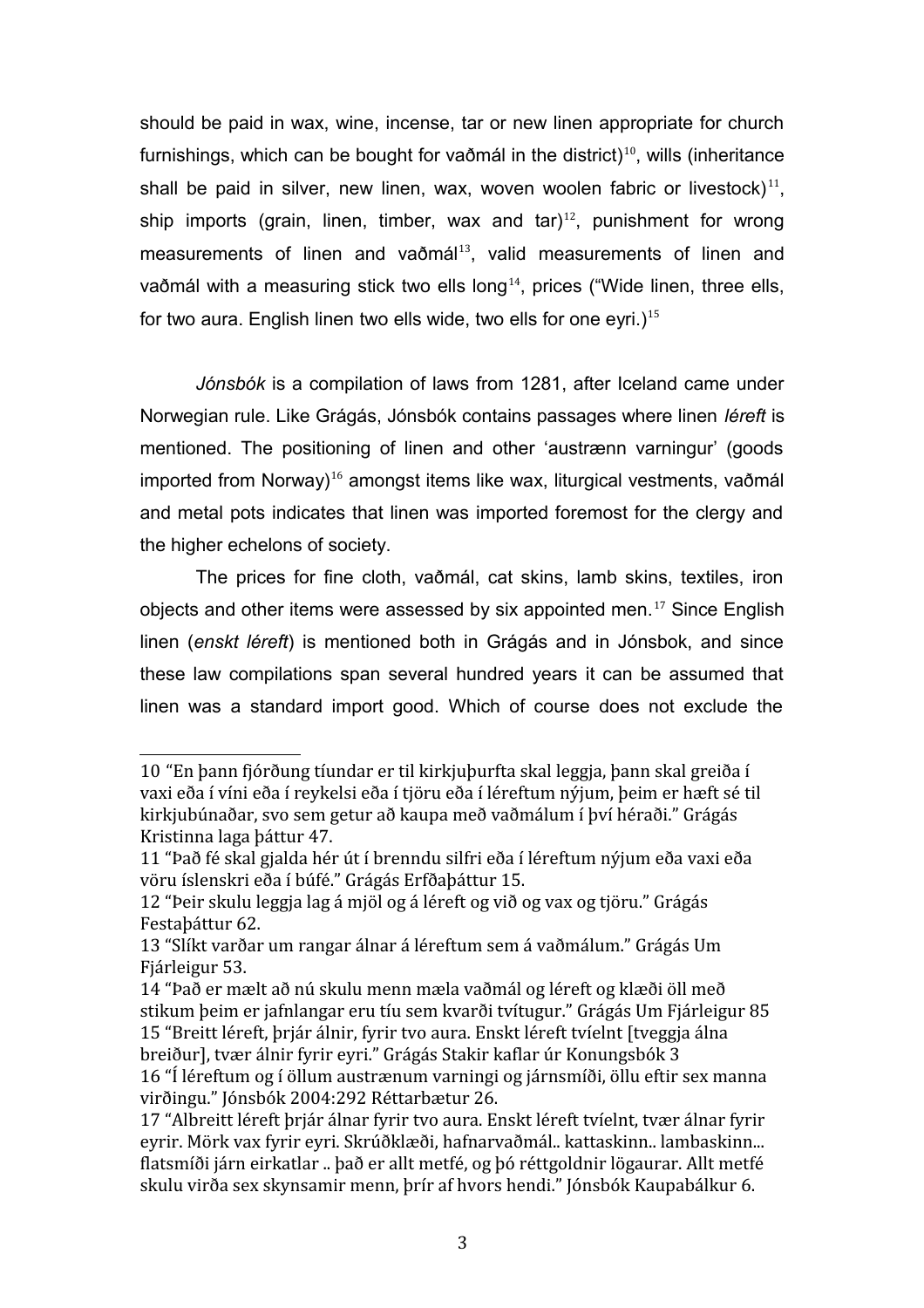possiblity that some flax was homegrown but we still have to find proof.

#### **Flax and nettle in the archaeobotanic evidence**

Flax and nettle seeds are rarely found in the archaeological material of Iceland and don't give enough evidence for textile production. Their rarity can be explained by unfavourable preserving conditions of the Icelandic soil or simply because these plants were not cultivated on a scale necessary for textile production.

Nettles were grown though for consumption in monasteries, which were an important provider of health care. In Skríðuklaustur in Fljótsdal for example nettles (both *Urtica dioica* and *Urtica urens*), broadleaf plantain (*Plantago major*) and wild onions (*Allium oleraceum*) were cultivated in the garden because of their healing properties. Nettles in whatever form were also consumated in the infirmary (*infirmarium*) where nettle pollen was found.[18](#page-3-0) Seeds, hairs and calixes of nettle were also present at Bergþórshvóll, the famous farm in Njáls saga which burned down in 1011. There nettles grew in considerable numbers, making up for "twenty parts of all the seeds in the burnt area".<sup>[19](#page-3-1)</sup>

No flax seeds were found in the so-called *línakur* (flax field) at Bergþórshvoll, a walled garden where great amounts of chickweed pollen were found**.** [20](#page-3-2) Flax seeds are also rare but some have been found in Skálholt under the tephra from the eruption of the vulcano Mt. Hekla in 1104. It has been noticed that barley seeds are much more common in the archaeological material than any other seeds.

Medieval monasteries in Iceland sought to expand their lands by housing and boarding people *próventufólk* for as long as they lived. In return for a living space, food and an annual allowance of linen, vaðmál, fire wood, shoes and other, the monastery got ownership over the *próventufólk*'s farm land and its natural ressources such as fish, seal or drift wood.

Sources say nothing about what imported linen was used for (clothing, bedding etc) but several medieval embroidered pieces have survived, for

<span id="page-3-0"></span><sup>18</sup> Steinunn Kristjánsdóttir 2012:122

<span id="page-3-1"></span><sup>19</sup> Sturla Friðriksson 1960:68

<span id="page-3-2"></span><sup>20</sup> Birna Lárusdóttir 2012:169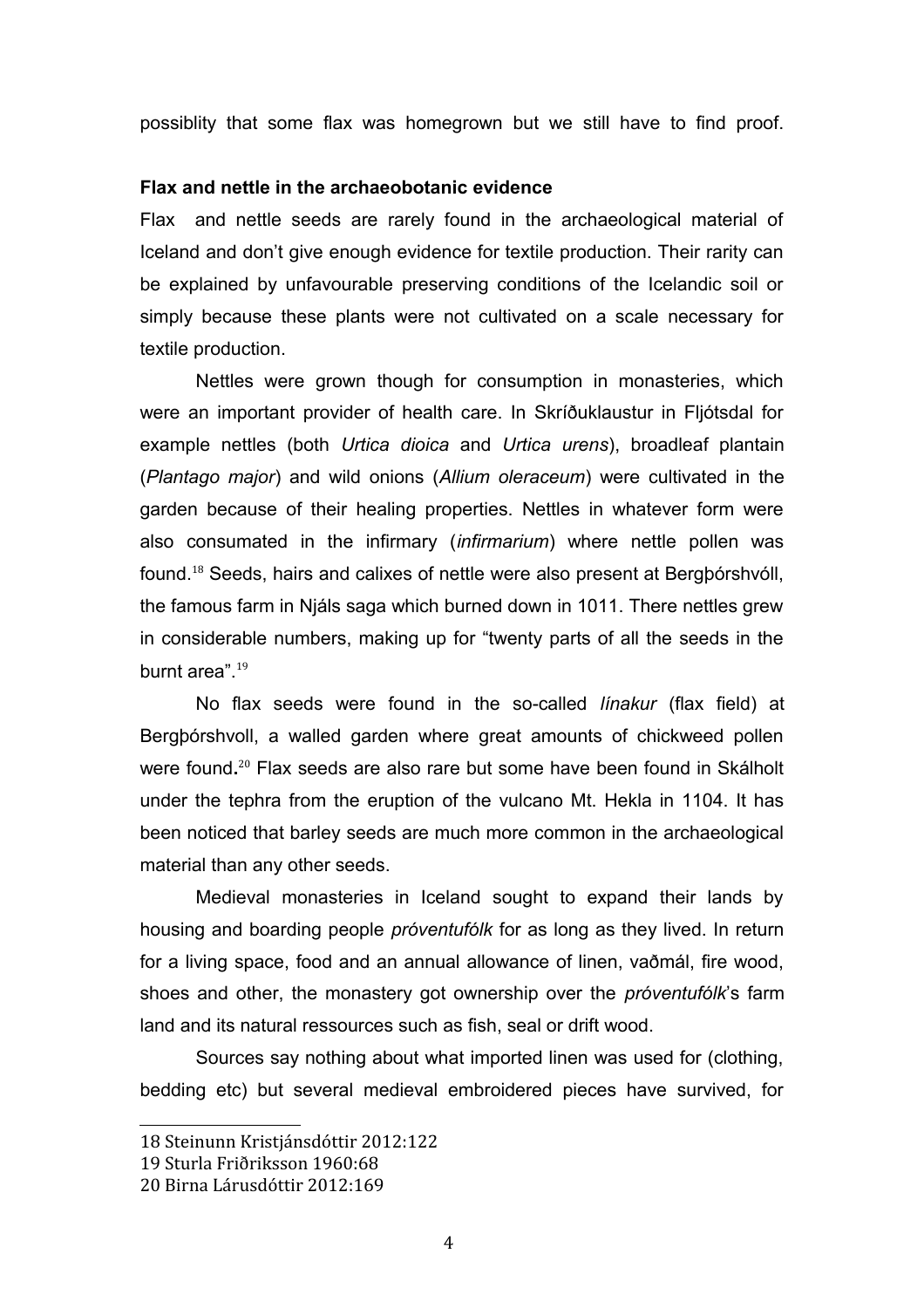example the one which Sólveig abbess of Reynisstaðir monastery may have embroidered from multi-coloured wool yarn on white linen and marked with her name.<sup>[21](#page-4-0)</sup> The archaeologist Steinunn Sigurðardóttir says that linen was certainly imported but vaðmál was locally produced.<sup>[22](#page-4-1)</sup>

The archaeological excavation reports from Bessastaðir, Gásir, Reykholt and Hofstaðir do not mention linen or other vegetal fibers, nor seeds.

The textile museum in Blönduós has no textiles older than 18<sup>th</sup> century.<sup>[23](#page-4-2)</sup>

# **Place names**

A few Icelandic place names contain the prefix  $\lim_{x \to 0} 24$  $\lim_{x \to 0} 24$  but it is unknown to what extent they actually point to the cultivation of flax, either because of their location (Líney for example is an island) or because of their geophysical properties (Línakradalur is boggy and not suited for flax cultivation). Still, local small scale production cannot be excluded.

# **Import of linen and hemp**

Ships from England imported timber, foods, tar, wine, wax, needles, linen and a certain type of cloth called "Iselande", "Island dozen" eða "pannus Yselondis" as for example in the import list of the ship James of Dunwich from1545. The list also comprises butter, horse shoes, flour, wax, copper kettles and "linen of all kinds 220 ells & half and 5 Íslandsklæði", all materials which could not be produced in Iceland.<sup>[25](#page-4-4)</sup>

Documents from the  $17<sup>th</sup>$  century list imports of several types of linen from Holland, and from Westphalia, Sleswig and Danzig in Germany.<sup>[26](#page-4-5)</sup> Fishing lines made from hemp were imported in the  $17<sup>th</sup>$  century but people complained about their bad quality, short length and general uselessnes.<sup>[27](#page-4-6)</sup>

<span id="page-4-5"></span>26 Jón J. Aðils 1919:454 ff.

<span id="page-4-0"></span><sup>21</sup> Steinunn Kristjánsdóttir 2017:385

<span id="page-4-1"></span><sup>22</sup> Steinunn Kristjánsdóttir 2017:252

<span id="page-4-2"></span><sup>23</sup> Elín S. Sigurðardóttir, pers. communication

<span id="page-4-3"></span><sup>24</sup> <https://www.lmi.is/landupplysingar/ornefni/>

<span id="page-4-4"></span><sup>25</sup> Gunnar Karlsson 2009:284

<span id="page-4-6"></span><sup>27</sup> Jón J. Aðils 1919:452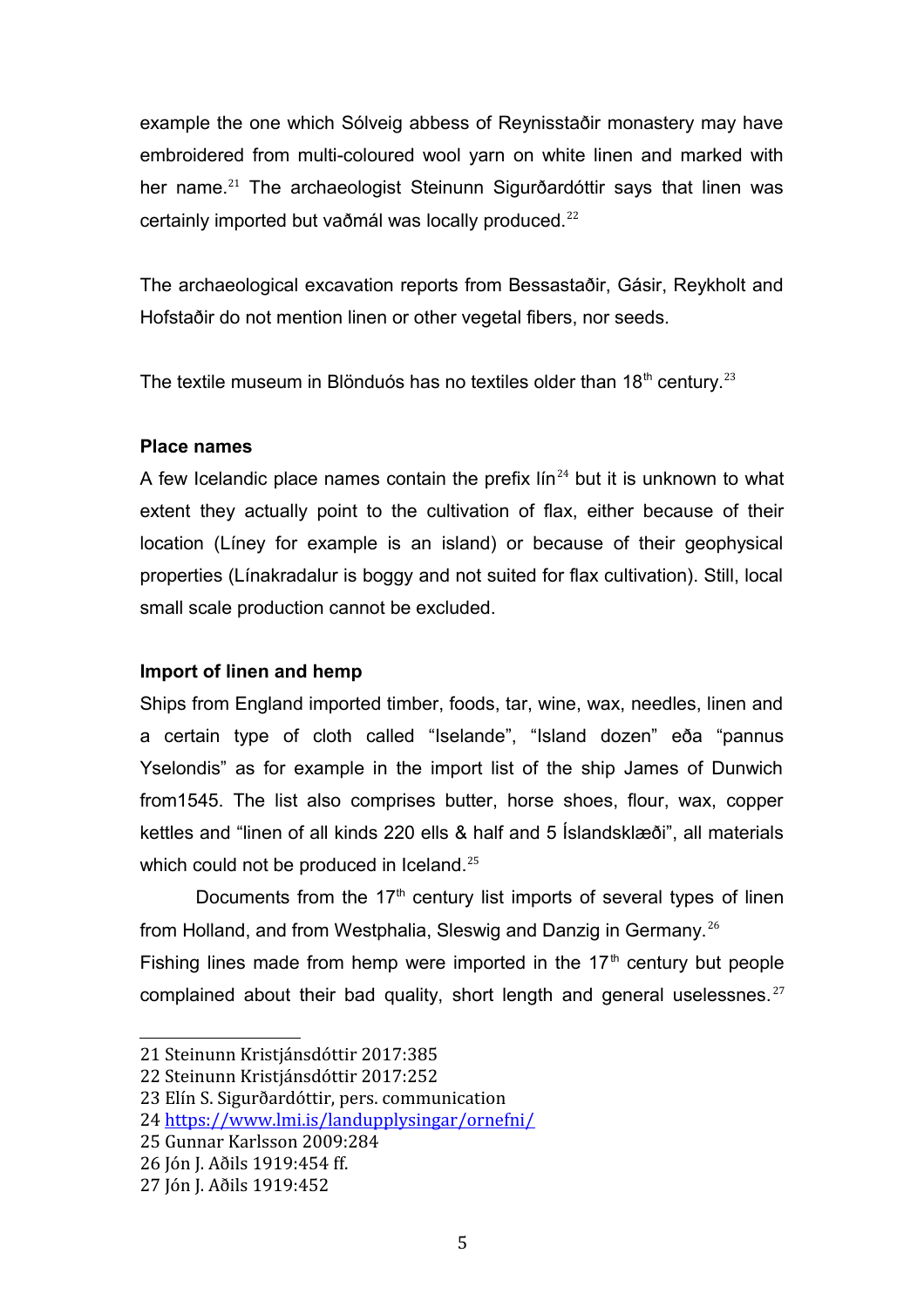Skúli Magnússon, who, by order of the Danish king, implemented the socalled *Innréttingar* in order to modernize Icelandic agriculture, tried to cultivate hemp and flax but the traditional way to make fishing lines from *tog* and horsehair prevailed.[28](#page-5-0)

### **Conclusion**

The available sources do not point to that hemp, flax or nettle for textile production were ever cultivated in Iceland but rather that linen was imported already during the earliest phases of the settlement around the  $9<sup>th</sup>$  century. While Norwegian sources show that hemp was part of payments to the church and as attire fit for a reception at the king's court it is absent from Icelandic sources. Likewise nettle was probably not cultivated for textile production but it was grown in monasteries because of its medicinal properties.

Medieval embroidered pieces, mostly belonging to churches and monasteries such as Draflastaðir, Hólar, Gröf, Kálfafell, Skarð and others, have been labeled by museums and textile historians alike as embroidery on linen but the question is whether 'linen' was possibly a generic term for bast fibers because of their visual and tactile resemblance.

If flax had been cultivated in Iceland one would expect to find traces in the material history, lore, sagas or law books, since linen fabrics were a highly prized commodity. Its production was labour intensive and required land set apart but it created great value. Being a highly prized commodity it would certainly have been mentioned in documents. Sheep on the other hand, as producers of wool for almost all of the early Icelanders' clothing, bedding, sails, tablecloth etc, have left their traces in physical objects, oral and written history and laws.

The fact that I was unable to find literal sources or objects, which clearly name or pertain to flax cultivation leads to my conclusion that flax, hemp or nettle cultivation for textile production was not practised in Iceland during the viking and medieval ages, at least not as a major line of production.

<span id="page-5-0"></span><sup>28</sup> Agnes Siggerður Arnórsdóttir (2008):8